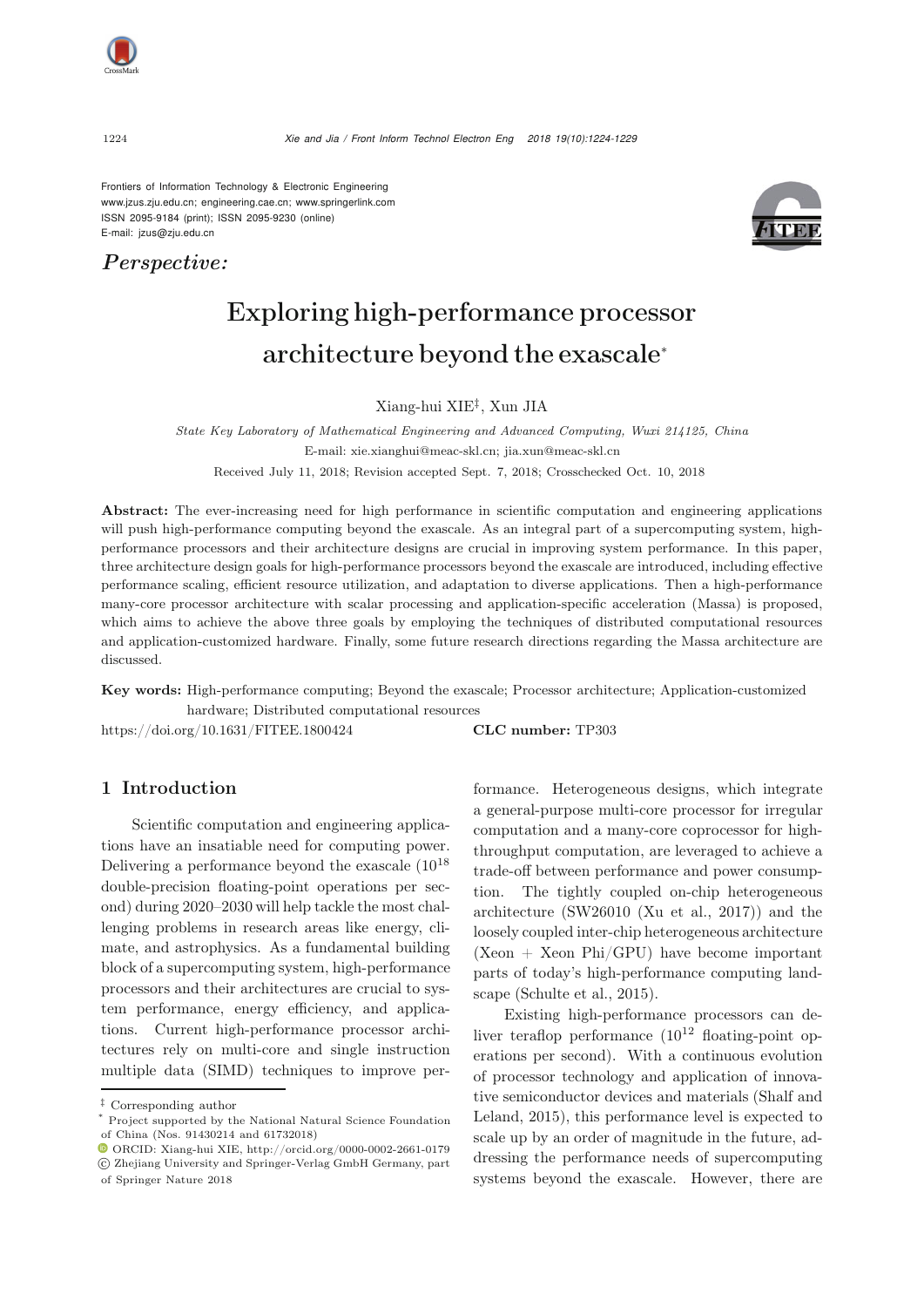several challenges associated with high-performance processor architecture designs beyond the exascale. Enabling a sustainable performance that scales proportionally with the peak performance is challenging. Energy efficiency of current high-performance processors is nowhere near the 50 Gflops/W target; this will be the greatest challenge for processor architecture design beyond the exascale [\(Hemmert, 2016\)](#page-4-0). In addition, specific performance needs from emerging applications such as data analytics and deep learning are creating additional challenges for highperformance processor architecture designs. Compared to existing processors, architectures beyond the exascale must not only improve performance substantially, but also achieve a balance among performance, energy-efficiency, and application needs.

We propose an inter-chip heterogeneous architecture consisting of a scalar many-core processor and an application-specific coprocessor. It leverages distributed computational resources and application-customized hardware techniques to address high-performance processor architecture design beyond the exascale. The visions and insights presented in this paper may help inspire further research on high-performance, high-efficiency processor architectures in the future.

## 2 Goals of architecture design for highperformance processor beyond the exascale

Based on the on-chip heterogeneous many-core processor SW26010, the Sunway TaihuLight supercomputing system delivers a sustainable performance of 93 Pflops on the Linpack benchmark, the second highest performance among world-wide supercomputing systems [\(Fu et al.](#page-4-1), [2016](#page-4-1)). Applications like atmospheric dynamics [\(Yang et al.](#page-5-3), [2016\)](#page-5-3) and earthquake simulation [\(Fu et al., 2017\)](#page-4-2) developed on this system have been awarded the Gordon Bell prize. Based on the SW26010 and Sunway TaihuLight, we analyze the processor architecture and applications executed on the system, leading to the following three goals of architecture design for highperformance processors beyond the exascale: effective performance scaling, efficient resource utilization, and adaptation to diverse applications.

The first goal of architecture design for highperformance processors beyond the exascale is effective performance scaling. Scientific computation and engineering applications based on numerical computations represent the dominant applications in supercomputing, and would be major applications for future supercomputers. Therefore, improving numerical computation performance, especially the double-precision floating-point processing, should be the primary target of processor architecture designs beyond the exascale. Current high-performance processors employ the SIMD technique to boost and further scale the peak performance, with the SW26010 and Intel Xeon Phi processor supporting four-way and eight-way double-precision floating-point vector processing, respectively, as an example. Performance acceleration contributed by vector processing from the SW26010 is demonstrated in Table 1. Among the five large-scale scientific computation and engineering applications executed on Sunway Taihu-Light, two of them benefit from vector processing optimization, with an acceleration of 1.31 at most. The other three applications remain unaffected due to discrete memory access, transcendental functions, and limited vectorizable computation. Obviously, the vector processing unit in the SW26010 suffers from low utilization, which results in a limited sustainable performance for real-life applications. Similar results occur for Intel processors, because increasing the vector length from 128 bits (SSE) to 256 bits (AVX) and 512 bits (AVX-512) does not translate into much improved performance for most benchmarks in NPB and SPEC CPU2006 [\(Zhao et al.](#page-5-4), [2015](#page-5-4)). Therefore, high-performance processor architecture designs beyond the exascale need a more effective performance scaling technique.

Table 1 Performance acceleration with vector processing optimization

| Application | Application area                                             | Speedup |
|-------------|--------------------------------------------------------------|---------|
| Swe2d       | Explicit solver for atmosphere<br>shallow water equation     | 1.31    |
| 3d fdm      | 3D seismic wave forward modeling<br>by pseudospectrum method | 1.01    |
| Opencfd     | Computational fluid dynamics                                 | 1.20    |
| Wrf         | Numerical weather prediction                                 | 1.00    |
| <b>GKUA</b> | Solver for complex hypersonic<br>flow in various regimes     | 1.00    |

The second goal of architecture design for high-performance processors beyond the exascale is efficient resource utilization. With dark silicon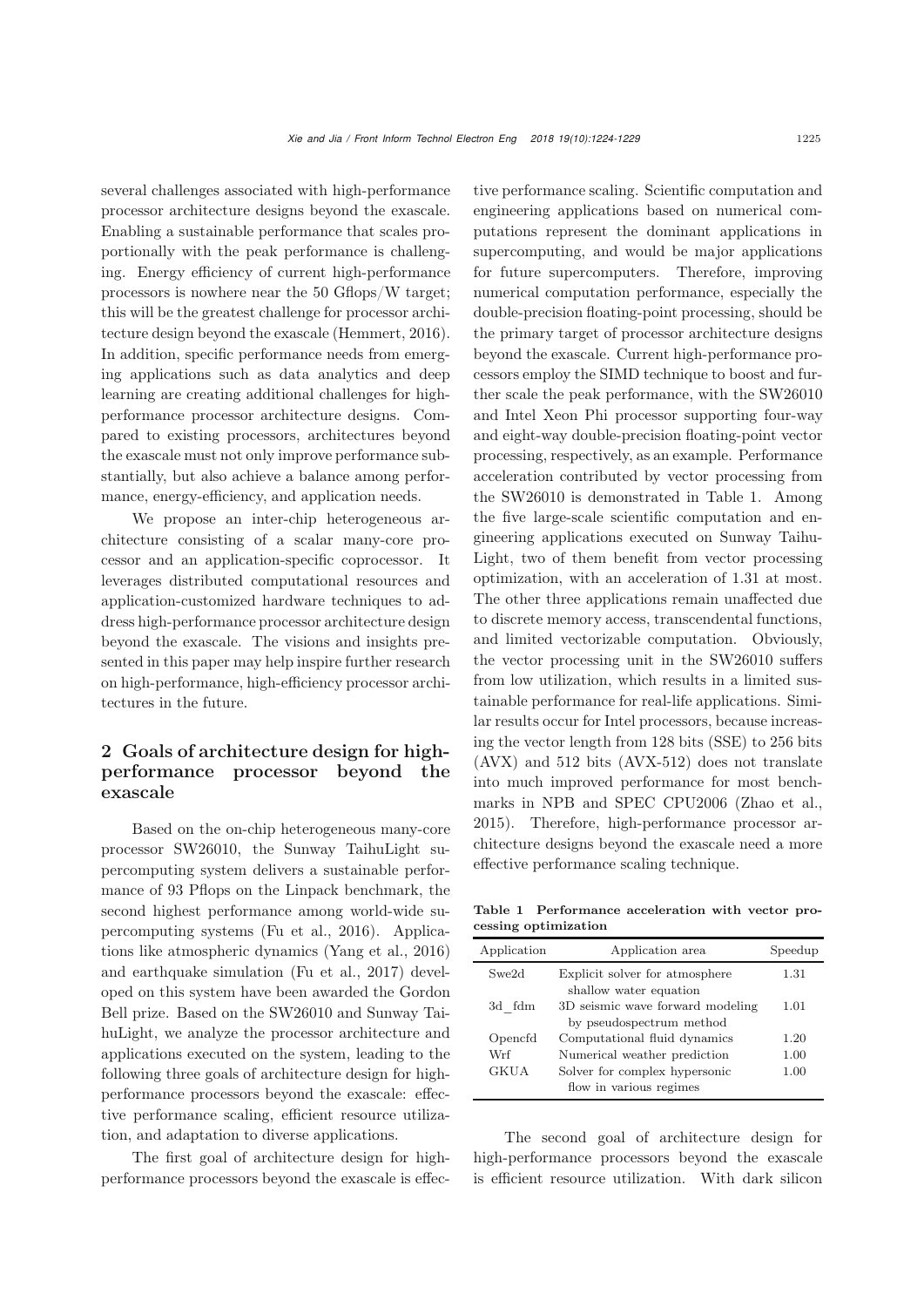getting more and more exacerbated, 50% of a fixedsize chip fabricated on the future 8-nm process technology must be powered off [\(Esmaeilzadeh et al.](#page-4-3), [2011](#page-4-3)), which implies that resource utilization is an important factor for future high-performance processor architecture designs. The current manycore processor architecture integrates a large number of less-complicated general-purpose processing cores on-chip and exploits the application's inherent parallelism and locality through pipelined instruction executions. However, aggressive architecture optimizations, such as multi-level caches, branch prediction, and out-of-order executions, incur prohibitive hardware overheads. Taking the SW26010 manycore processor as an example, computation accounts for o[nly](#page-5-5) [10%](#page-5-5) [of](#page-5-5) [the](#page-5-5) [total](#page-5-5) [power](#page-5-5) [consumption](#page-5-5) [\(](#page-5-5)Zheng et al., [2014](#page-5-5)). Moreover, the loss of computational efficiency usually occurs for specific kernels executing on state-of-the-art high-performance many-core processors, due to the underlying general-purpose architecture. According to Table 2, among the representative many-core processors, the SW26010 achieves the highest computational efficiency for double-precision floating-point matrix multiplication, a widely used computation-intensive kernel in scientific computation and engineering applications. However, this efficiency can be further improved within the same cost of computation and storage resources [\(Jia et al.](#page-4-4), [2017](#page-4-4)). Useless power consumption and less-thanoptimal computational efficiency indicate that current many-core processor architectures fail to use on-chip resources efficiently, and a more efficient resource utilization technique needs to be considered for high-performance processor architecture designs beyond the exascale.

Table 2 Efficiency of double-precision matrix multiplication on many-core high-performance processors

| Many-core processor | Efficiency $(\%)$ |
|---------------------|-------------------|
| PEZY-SC2            | 89                |
| Intel KNL           | 90                |
| NVIDIA P100         | 93                |
| SW26010             | 95                |

The last goal of architecture design for highperformance processors beyond the exascale is adaptation to diverse applications. The pillar applications for high-performance computing and their corresponding computation characteristics are summarized in Table 3. Emerging applications, such as data analytics and deep learning, exhibit totally different computation characteristics compared with traditional scientific computation and engineering applications, and create different performance needs for supercomputing systems and the constituent high-performance processors. Apparently, these needs cannot be satisfied by current processor architectures, which are oriented toward doubleprecision floating-point numerical computation capabilities. Taking breadth-first search (BFS), a typical memory-intensive kernel for data analytics applications, as an example, because of the low and irregular memory access, the system-scale computational throughput of Sunway TaihuLight [\(Lin et al.](#page-5-6), [2017](#page-5-6)) is 23 755.7 giga traversed edges per second (GTEPS), corresponding to only 0.019% of the system's peak performance. As for deep learning, SW26010's performance in convolutional neural network training based on the swDNN library [\(Fang et al., 2017\)](#page-4-5) is two orders of magnitude lower than that of Google TPU2, due to the processor's lack of abundant memory bandwidth and support for limited numerical precision. The gap between the capability of current high-performance processors and specific performance needs of the emerging applications remains to be bridged by a processor architecture that is adaptive to diverse applications beyond the exascale.

Based on the above analysis, we conclude that high-performance processor architecture design beyond the exascale must achieve an appropriate balance among computational capability, resource utilization, and application needs.

## 3 High-performance many-core processor architecture with scalar processing and application-specific acceleration (Massa)

In effort to achieve the aforementioned goals of architecture design for high-performance processors beyond the exascale, a many-core processor architecture with scalar processing and application-specific acceleration, referred to as Massa, is proposed in this study. As illustrated in Fig. 1, the Massa architecture is an inter-chip heterogeneous design, consisting of a host processor and a coprocessor. The host processor is based on a many-core architecture,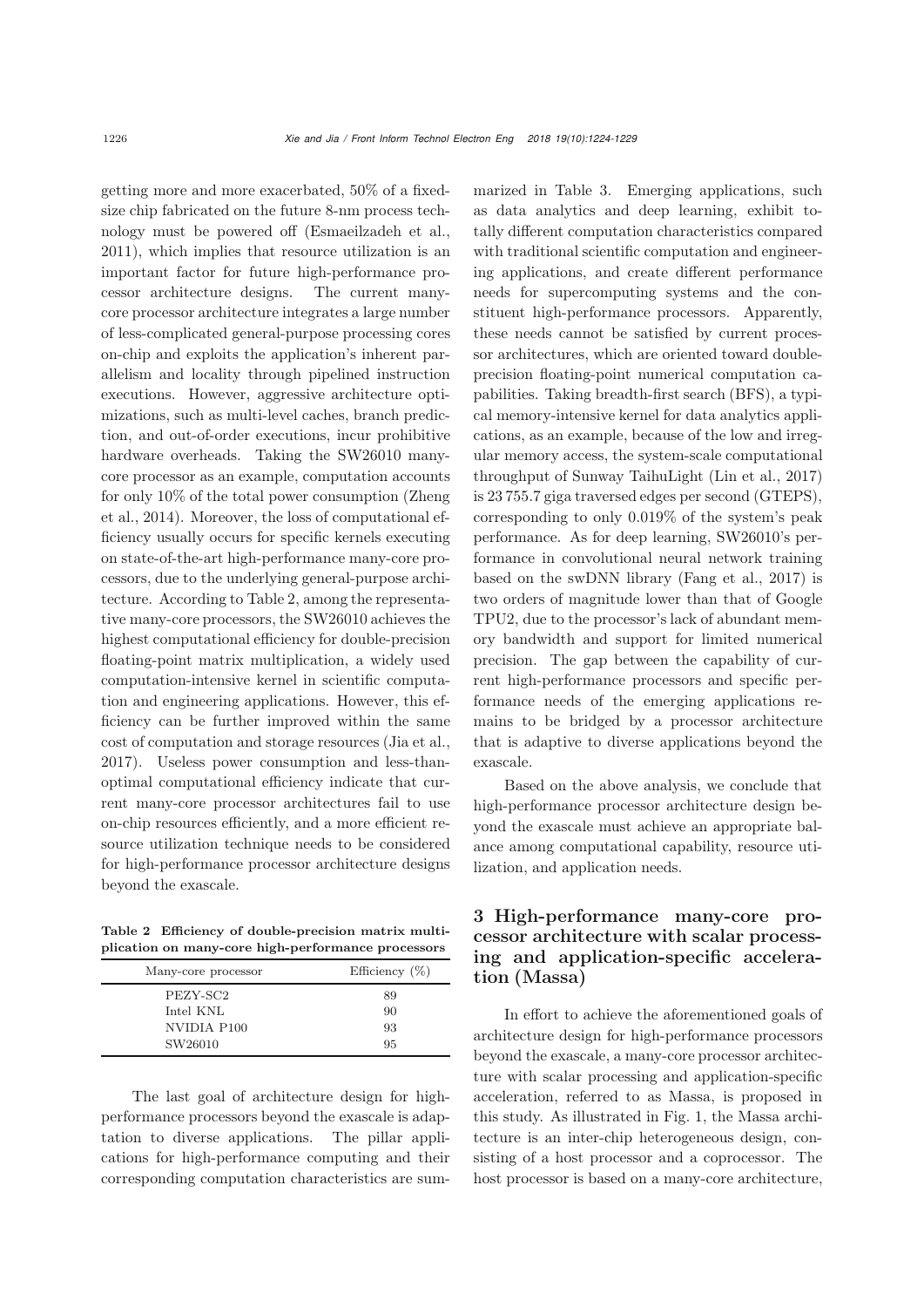Table 3 Applications and the corresponding computation characteristics

| Application                     | Computational characteristics                                                                                                                                                                                                                     |
|---------------------------------|---------------------------------------------------------------------------------------------------------------------------------------------------------------------------------------------------------------------------------------------------|
| Data analytics<br>Deep learning | Scientific computation and engineering Numerical computation on real numbers, especially double-precision floating-point<br>Graph computation on correlations<br>Tensor computation on single- or half-precision floating-point data and integers |



Fig. 1 The high-performance many-core processor architecture with scalar processing and applicationspecific acceleration (Massa)

such as the on-chip deeply fused many-core architecture [\(Zheng et al.](#page-5-7), [2015\)](#page-5-7) featured in SW26010, with each processing core supporting scalar doubleprecision floating-point processing instead of vector processing. The coprocessor provides acceleration for specific applications, such as traditional scientific computation and engineering applications, and emerging applications including data analytics and deep learning. Furthermore, the host processor and the coprocessor in Massa communicate through an inter-chip interconnect, and these two chips share a unified coherent memory space and programming framework. It is worth noting that the Massa architecture is generally applicable to any supercomputing system, although this architecture is originated from the SW26010 processor and the Sunway Taihu-Light system.

The computing processing elements (CPEs), i.e., the processing cores of the host processor in Massa, support scalar double-precision floatingpoint processing and thread-level parallelism. Modest performance needs for numerical computations from major scientific computation and engineering applications, represented by 3d\_fdm, Opencfd, and GKUA in Table 1, and other applications, are simply met by the host processor running alone, while extreme performance needs from specific applications can be addressed by the coprocessor in Massa. In this case, the number of processing cores in the host processor should be carefully chosen to provide a sufficient but not excessive performance, which needs to be further explored in the future. Compared with the performance scaling technique based on vector processing, Massa incorporates performance needs more appropriately in the processor architecture design through a differentiated distribution of computational resources between the host processor and the coprocessor. Also, the application-specific acceleration is more user-friendly and efficient than the finegrained scheduling and execution of SIMD instructions, which is ultimately beneficial in improving the sustainable performance of supercomputing systems. Distributed computational resources combined with application-specific acceleration lead to an effective performance scaling technique for high-performance processor architectures beyond the exascale.

The application-customized hardware technique is exploited by the coprocessor in Massa to provide acceleration for demanding applications. Given a targeted application, the type and order of computations to be performed are determined. By customization, data and control paths to realize these computations can be directly fixed in the hardware, which simplifies the implementation of the coprocessor considerably. Thus, the extra hardware costs generated by the multi-level cache, instruction issuing, and scheduling in traditional general-purpose processor cores are obviated. Recently, applicationcustomized hardware has become an important technique for designing high-performance, high-efficiency computational architectures. Coprocessor or accelerator design based on this technique has attracted significant research interest from both academic and industrial communities, and various accelerators have been proposed. Those for matrix computations in scientific computation and engineering applications [\(Pedram et al., 2011\)](#page-5-8), graph computation in data analytics [\(Ozdal et al.](#page-5-9), [2016](#page-5-9)), and neural network training in deep learning [\(Jouppi et al.](#page-5-10), [2017](#page-5-10)) have all achieved at least an order of magnitude better performance per unit area than traditional general-purpose processors, contributing to an efficient resource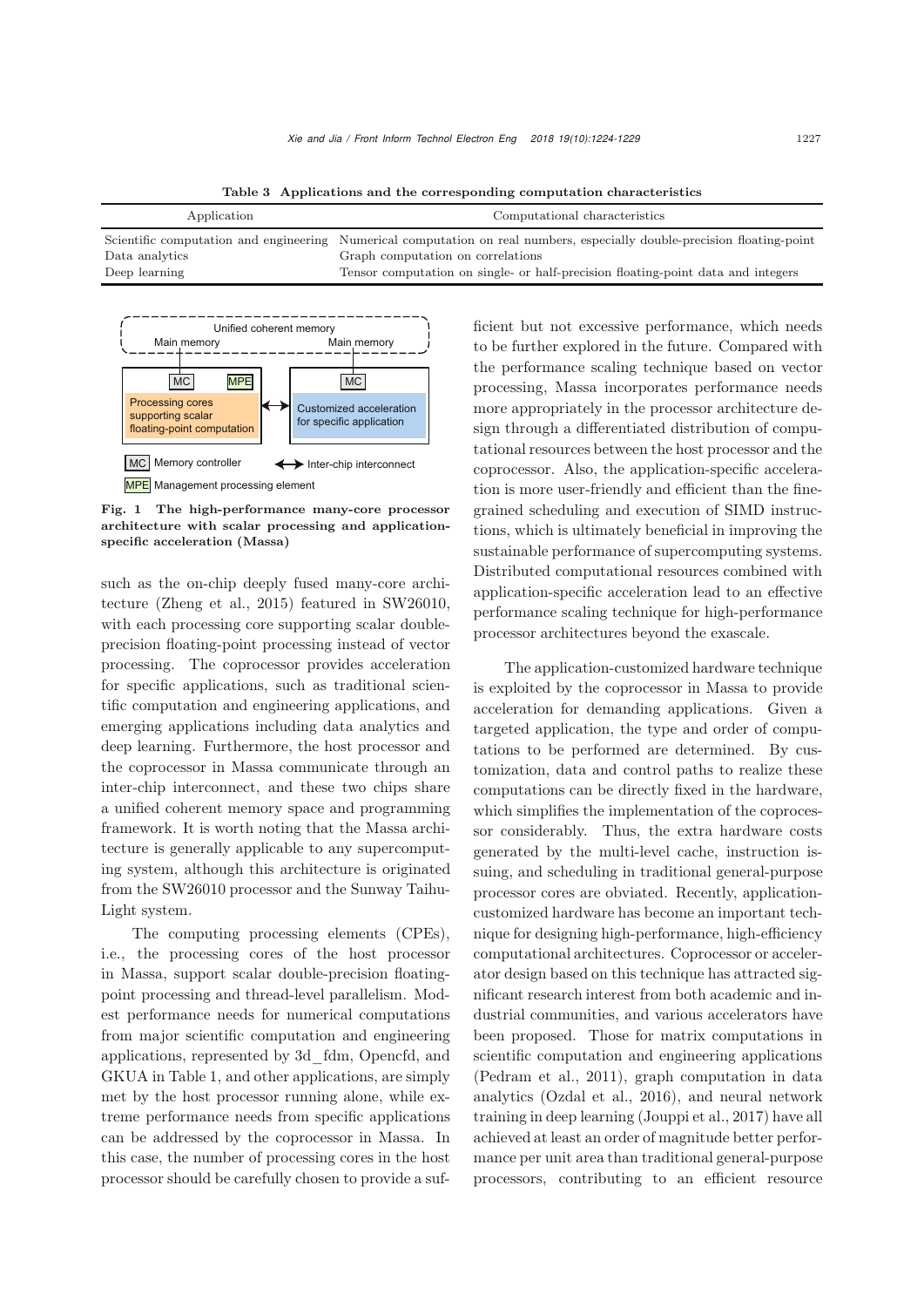utilization technique for high-performance processor architectures beyond the exascale.

The inter-chip interconnect in Massa provides a dedicated fabric for the host processor and the coprocessor to communicate with each other, and its capability matches the performance of the two chips. Based on a simplified yet efficient communication protocol, the specific performance needed for numerical, graph, or tensor computation can be handled by the many-core host processor coupled with different application-specific coprocessors. Compared with integrating a general-purpose multi-core host processor with a many-core coprocessor, as represented by Xeon Phi or GPU, a much larger variety of performance needs from emerging applications can be met by the Massa architecture at much lower communication overhead and hardware costs, while the realizable advantage of the inter-chip heterogeneous architecture is retained. 'The Machine' architecture proposed by Hewlett-Packard Enterprise also features a dedicated interconnect and customized accelerators for various applications [\(Williams](#page-5-11), [2017\)](#page-5-11). However, the memory-driven computing paradigm of 'The Machine' will cause a fundamental change in conventional programming models, and the complexity of application programming on this system will inevitably increase. In contrast, the Massa architecture's adaption to diverse applications is enabled without sacrificing existing software ecosystems.

Distributed computational resources and application-customized hardware are fundamental in the Massa architecture to achieve the goals of architecture design for high-performance processors beyond the exascale. Applications of these two techniques also bring new research opportunities, where a mechanism that enables a unified coherent memory shared between the host processor and the coprocessor in Massa is the most critical for further exploration. Academic research and open consortiums in industrial communities such as OpenCAPI, Gen-Z, and CCIX [\(Silbertstein](#page-5-12), [2017](#page-5-12)) have made extensive efforts toward this goal. Mechanisms based on software demand paging and hardware cache [coherence](#page-4-6) [have](#page-4-6) [been](#page-4-6) proposed (García-Flores et al., [2017](#page-4-6)), but shortcomings of redundant data transfer and excessive hardware cost remain. Future development of a light-weight, coordinated software-hardware mechanism is desirable to solve this problem.

### 4 Conclusions

Effective performance scaling, efficient resource utilization, and adaptation to diverse applications are three goals of architecture design for highperformance processors beyond the exascale. The Massa architecture proposed in this paper aims to achieve these goals by coupling a scalar processing many-core processor with application-specific coprocessors and employing the techniques of distributed computational resources and application-customized hardware. Future research efforts will be made to explore an alternative unified coherent memory mechanism, design a customized coprocessor for scientific computation and engineering applications, and demonstrate the promise of the Massa architecture by building a prototype system.

### Acknowledgements

The authors would like to thank Dr. Gui-ming WU and Dr. Dong WU from the State Key Laboratory of Mathematical Engineering and Advanced Computing, and Dr. Xin LIU from the National Supercomputing Center in Wuxi for their insightful suggestions on this paper.

#### References

- <span id="page-4-3"></span>Esmaeilzadeh H, Blem E, Amant RS, et al., 2011. Dark silicon and the end of multicore scaling.  $38<sup>th</sup>$  Annual Int Symp on Computer Architecture, p.365-376. https://doi.org/10.1145/2000064.2000108
- <span id="page-4-5"></span>Fang JR, Fu HH, Zhao WL, et al., 2017. swDNN: a library for accelerating deep learning applications on Sunway TaihuLight. 31st Int Parallel and Distributed Processing Symp, p.615-624. https://doi.org/10.1109/IPDPS.2017.20
- <span id="page-4-1"></span>Fu HH, Liao JF, Yang JZ, et al., 2016. The Sunway TaihuLight supercomputer: system and applications. *Sci China Inform Sci*, 59(7):1-15. https://doi.org/10.1007/s11432-016-5588-7
- <span id="page-4-2"></span>Fu HH, He CH, Chen BW, et al., 2017. 18.9-Pflops nonlinear earthquake simulation on Sunway TaihuLight: enabling depiction of 18-Hz and 8-meter scenarios.  $30^{\rm th}$  Int Conf for High Performance Computing, Networking, Storage and Analysis, p.1-12. https://doi.org/10.1145/3126908.3126910
- <span id="page-4-6"></span>García-Flores V, Ayguade E, Peña AJ, 2017. Efficient data sharing on heterogeneous systems. Proc  $46<sup>th</sup>$  Int Conf on Parallel Processing, p.121-130. https://doi.org/10.1109/ICPP.2017.21
- <span id="page-4-0"></span>Hemmert S, 2016. Green HPC: from nice to necessity. *Comput Sci Eng*, 12(6):8-10.

https://doi.org/10.1109/MCSE.2010.134

<span id="page-4-4"></span>Jia X, Wu GM, Xie XH, 2017. A high-performance accelerator for floating-point matrix multiplication. 15th Int Symp on Parallel and Distributed Processing with